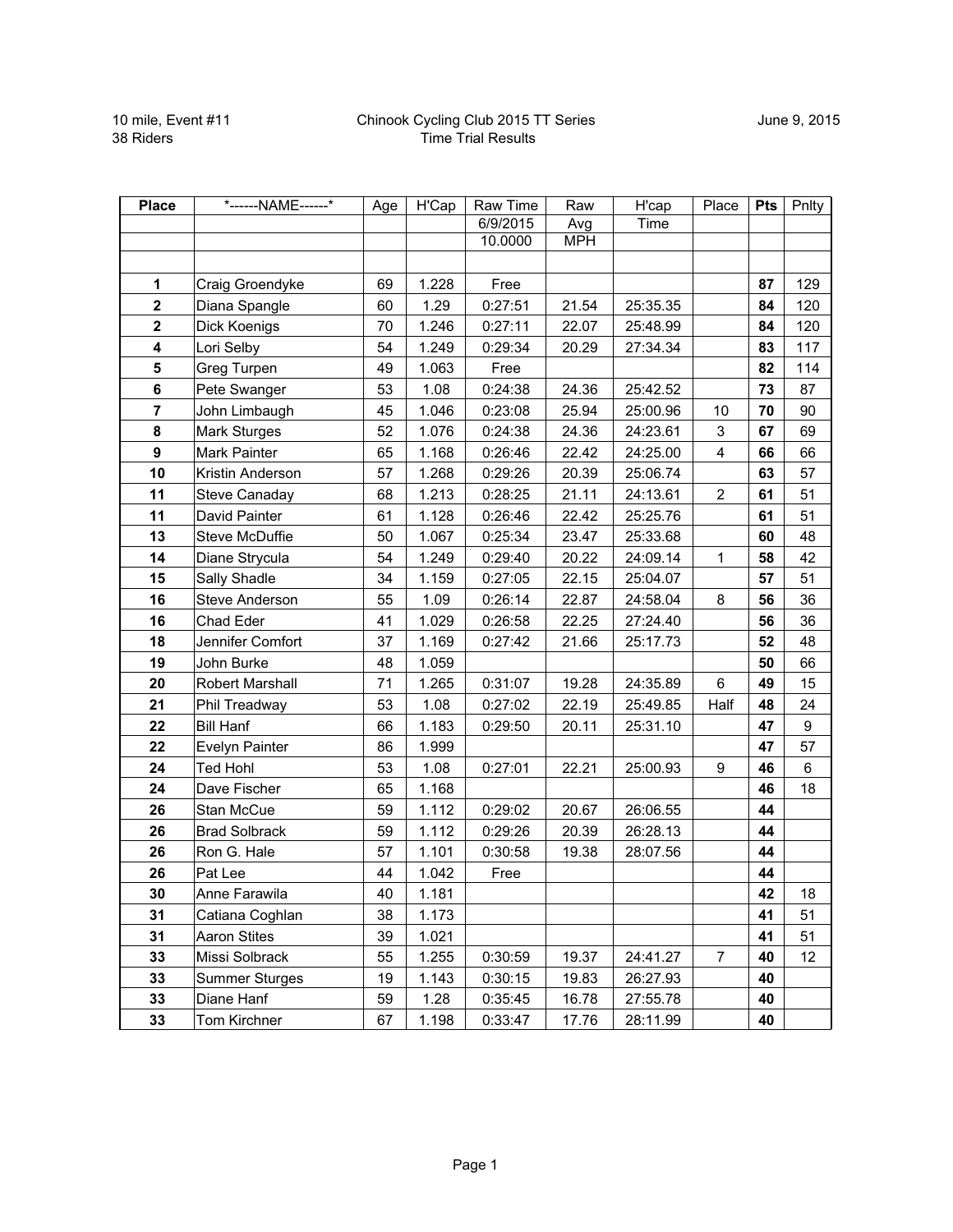## Chinook Cycling Club 2015 TT Series Time Trial Results

| 33 | lan Hoffman            | 41 | 1.029 |         |       |          |   | 40 |    |
|----|------------------------|----|-------|---------|-------|----------|---|----|----|
| 38 | Joshua Alms            | 35 | 1.009 | 0:28:04 | 21.38 | 27:48.98 |   | 38 |    |
| 39 | Steve Hanson           | 43 | 1.038 | 0:25:18 | 23.72 | 24:34.43 | 5 | 36 | 24 |
| 39 | Carolyn Sturges        | 50 | 1.229 | 0:35:20 | 16.98 | 28:44.98 |   | 36 |    |
| 39 | <b>Brad Atencio</b>    | 51 | 1.071 |         |       |          |   | 36 |    |
| 39 | <b>Tim Elliott</b>     | 63 | 1.145 |         |       |          |   | 36 | 60 |
| 39 | <b>Richard Grondin</b> | 57 | 1.101 |         |       |          |   | 36 |    |
| 39 | Mike Larche            | 26 | 1     |         |       |          |   | 36 |    |
| 39 | Scott Sarber           | 46 | 1.05  |         |       |          |   | 36 |    |
| 46 | <b>Porter Withers</b>  | 15 | 1.095 |         |       |          |   | 33 | 15 |
| 47 | Keyon Maljai           | 34 | 1.006 | 0:25:14 | 23.78 | 25:04.97 |   | 32 |    |
| 47 | Leah Swanger           | 50 | 1.229 | 0:36:52 | 16.27 | 29:59.84 |   | 32 |    |
| 47 | Alexis Atencio         | 15 | 1.223 |         |       |          |   | 32 |    |
| 47 | Robert Bartol          | 47 | 1.054 |         |       |          |   | 32 | 24 |
| 47 | Philip Nelson          | 43 | 1.038 |         |       |          |   | 32 |    |
| 52 | <b>Jack Elliott</b>    | 14 | 1.145 | 0:30:55 | 19.41 | 27:00.09 |   | 28 |    |
| 52 | <b>Barry Nichols</b>   | 42 | 1.033 | 0:30:47 | 19.49 | 29:48.00 |   | 28 |    |
| 52 | Deborah Burke          | 45 | 1.205 |         |       |          |   | 28 | 24 |
| 52 | <b>Bill Pofahl</b>     | 64 | 1.154 |         |       |          |   | 28 |    |
| 56 | Mark McLean            | 60 | 1.12  |         |       |          |   | 26 | 30 |
| 57 | Paul Meier             | 62 | 1.137 | 0:32:11 | 18.64 | 28:18.33 |   | 24 |    |
| 57 | <b>Becky Bechtold</b>  | 70 | 1.436 |         |       |          |   | 24 |    |
| 57 | Morgan Larche          | 25 | 1.143 |         |       |          |   | 24 |    |
| 57 | <b>Brian Schur</b>     | 42 | 1.033 |         |       |          |   | 24 |    |
| 57 | Andy Streibeck         | 26 | 1     |         |       |          |   | 24 | 24 |
| 62 | Navindra Gunawardena   | 33 | 1.003 |         |       |          |   | 20 |    |
| 62 | John MacArthur         | 51 | 1.071 |         |       |          |   | 20 |    |
| 62 | Jon Page               | 53 | 1.08  |         |       |          |   | 20 |    |
| 65 | Darrel Brown           | 35 | 1.009 | 0:26:40 | 22.50 | 26:25.73 |   | 16 |    |
| 65 | George Fraga           | 54 | 1.084 | 0:36:41 | 16.36 | 34:26.44 |   | 16 | 18 |
| 65 | Ken Call               | 49 | 1.063 |         |       |          |   | 16 | 24 |
| 65 | Chris Johnson          | 39 | 1.021 |         |       |          |   | 16 |    |
| 65 | Florence Kirchner      | 68 | 1.397 |         |       |          |   | 16 |    |
| 65 | Tom Owen               | 59 | 1.112 |         |       |          |   | 16 |    |
| 65 | Wendy Owen             | 56 | 1.261 |         |       |          |   | 16 |    |
| 65 | <b>Abigail Withers</b> | 14 | 1.272 |         |       |          |   | 16 |    |
| 73 | Peter Archambault      | 44 | 1.042 |         |       |          |   | 13 | 3  |
| 74 | Shari Elliott          | 47 | 1.214 | 0:43:40 | 13.74 | 35:58.15 |   | 12 |    |
| 74 | Ron D. Hale            | 56 | 1.095 |         |       |          |   | 12 |    |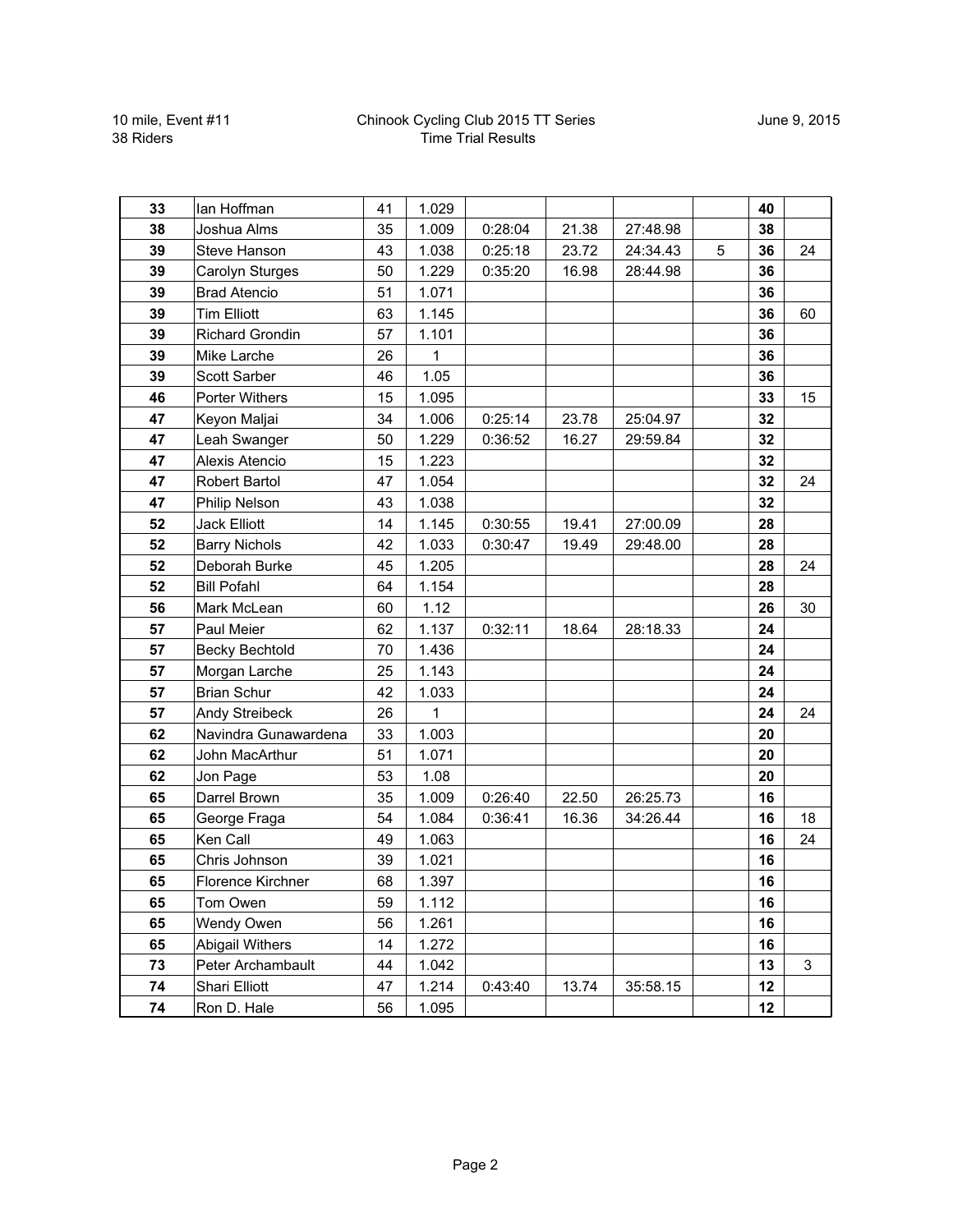10 mile, Event #11 38 Riders

## Chinook Cycling Club 2015 TT Series Time Trial Results

| 74 | Linda McLean       | 59 | 1.28  | $12 \,$ |
|----|--------------------|----|-------|---------|
| 74 | Michael Mealer     | 35 | 1.009 | $12 \,$ |
| 74 | <b>April Ottey</b> | 49 | 1.224 | $12 \,$ |
| 74 | JimaLee Painter    | 61 | 1.3   | $12 \,$ |
| 74 | Jim Willis         | 45 | 1.046 | $12 \,$ |
| 81 | Lewis Kenworthy    | 58 | 1.106 | 8       |
| 81 | Erin Plumb         | 42 | 1.19  | 8       |
| 81 | Torka Poet         | 49 | 1.224 | 8       |
| 81 | Lance Stites       | 14 | 1.145 | 8       |
| 81 | Luke Sturges       | 13 | 1.2   | 8       |
| 81 | Montana Sturges    | 21 |       | 8       |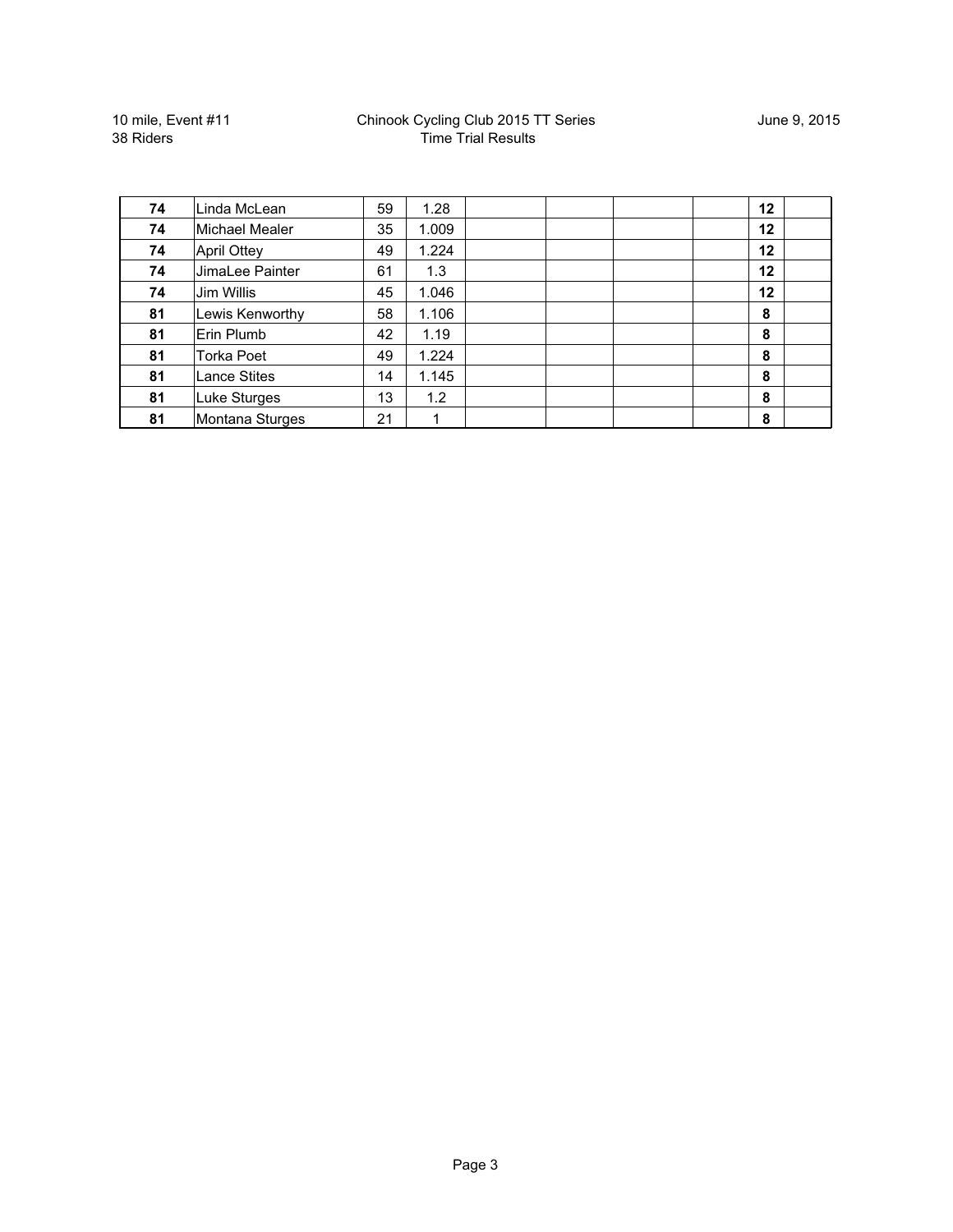| *------NAME------*    | Age | $\overline{H'Cap}$ | Raw Time | Raw        | H'cap       | Place          | Pts | Pnlty |
|-----------------------|-----|--------------------|----------|------------|-------------|----------------|-----|-------|
|                       |     |                    | 6/9/2015 | Avg        | <b>Time</b> |                |     |       |
|                       |     |                    | 10.0000  | <b>MPH</b> |             |                |     |       |
|                       |     |                    |          |            |             |                |     |       |
| Diane Strycula        | 54  | 1.249              | 0:29:40  | 20.22      | 24:09.14    | 1              | 58  | 42    |
| Steve Canaday         | 68  | 1.213              | 0:28:25  | 21.11      | 24:13.61    | $\overline{2}$ | 61  | 51    |
| <b>Mark Sturges</b>   | 52  | 1.076              | 0:24:38  | 24.36      | 24:23.61    | 3              | 67  | 69    |
| Mark Painter          | 65  | 1.168              | 0:26:46  | 22.42      | 24:25.00    | 4              | 66  | 66    |
| Steve Hanson          | 43  | 1.038              | 0:25:18  | 23.72      | 24:34.43    | 5              | 36  | 24    |
| Robert Marshall       | 71  | 1.265              | 0:31:07  | 19.28      | 24:35.89    | 6              | 49  | 15    |
| Missi Solbrack        | 55  | 1.255              | 0:30:59  | 19.37      | 24:41.27    | $\overline{7}$ | 40  | 12    |
| Steve Anderson        | 55  | 1.09               | 0:26:14  | 22.87      | 24:58.04    | 8              | 56  | 36    |
| <b>Ted Hohl</b>       | 53  | 1.08               | 0:27:01  | 22.21      | 25:00.93    | 9              | 46  | 6     |
| John Limbaugh         | 45  | 1.046              | 0:23:08  | 25.94      | 25:00.96    | 10             | 70  | 90    |
| Sally Shadle          | 34  | 1.159              | 0:27:05  | 22.15      | 25:04.07    |                | 57  | 51    |
| Keyon Maljai          | 34  | 1.006              | 0:25:14  | 23.78      | 25:04.97    |                | 32  |       |
| Kristin Anderson      | 57  | 1.268              | 0:29:26  | 20.39      | 25:06.74    |                | 63  | 57    |
| Jennifer Comfort      | 37  | 1.169              | 0:27:42  | 21.66      | 25:17.73    |                | 52  | 48    |
| David Painter         | 61  | 1.128              | 0:26:46  | 22.42      | 25:25.76    |                | 61  | 51    |
| <b>Bill Hanf</b>      | 66  | 1.183              | 0:29:50  | 20.11      | 25:31.10    |                | 47  | 9     |
| Steve McDuffie        | 50  | 1.067              | 0:25:34  | 23.47      | 25:33.68    |                | 60  | 48    |
| Diana Spangle         | 60  | 1.29               | 0:27:51  | 21.54      | 25:35.35    |                | 84  | 120   |
| Pete Swanger          | 53  | 1.08               | 0:24:38  | 24.36      | 25:42.52    |                | 73  | 87    |
| Dick Koenigs          | 70  | 1.246              | 0:27:11  | 22.07      | 25:48.99    |                | 84  | 120   |
| Phil Treadway         | 53  | 1.08               | 0:27:02  | 22.19      | 25:49.85    | Half           | 48  | 24    |
| Stan McCue            | 59  | 1.112              | 0:29:02  | 20.67      | 26:06.55    |                | 44  |       |
| Darrel Brown          | 35  | 1.009              | 0:26:40  | 22.50      | 26:25.73    |                | 16  |       |
| <b>Summer Sturges</b> | 19  | 1.143              | 0:30:15  | 19.83      | 26:27.93    |                | 40  |       |
| <b>Brad Solbrack</b>  | 59  | 1.112              | 0:29:26  | 20.39      | 26:28.13    |                | 44  |       |
| Jack Elliott          | 14  | 1.145              | 0:30:55  | 19.41      | 27:00.09    |                | 28  |       |
| Chad Eder             | 41  | 1.029              | 0:26:58  | 22.25      | 27:24.40    |                | 56  | 36    |
| Lori Selby            | 54  | 1.249              | 0:29:34  | 20.29      | 27:34.34    |                | 83  | 117   |
| Joshua Alms           | 35  | 1.009              | 0:28:04  | 21.38      | 27:48.98    |                | 38  |       |
| Diane Hanf            | 59  | 1.28               | 0:35:45  | 16.78      | 27:55.78    |                | 40  |       |
| Ron G. Hale           | 57  | 1.101              | 0:30:58  | 19.38      | 28:07.56    |                | 44  |       |
| Tom Kirchner          | 67  | 1.198              | 0:33:47  | 17.76      | 28:11.99    |                | 40  |       |
| Paul Meier            | 62  | 1.137              | 0:32:11  | 18.64      | 28:18.33    |                | 24  |       |
| Carolyn Sturges       | 50  | 1.229              | 0:35:20  | 16.98      | 28:44.98    |                | 36  |       |
| <b>Barry Nichols</b>  | 42  | 1.033              | 0:30:47  | 19.49      | 29:48.00    |                | 28  |       |
| Leah Swanger          | 50  | 1.229              | 0:36:52  | 16.27      | 29:59.84    |                | 32  |       |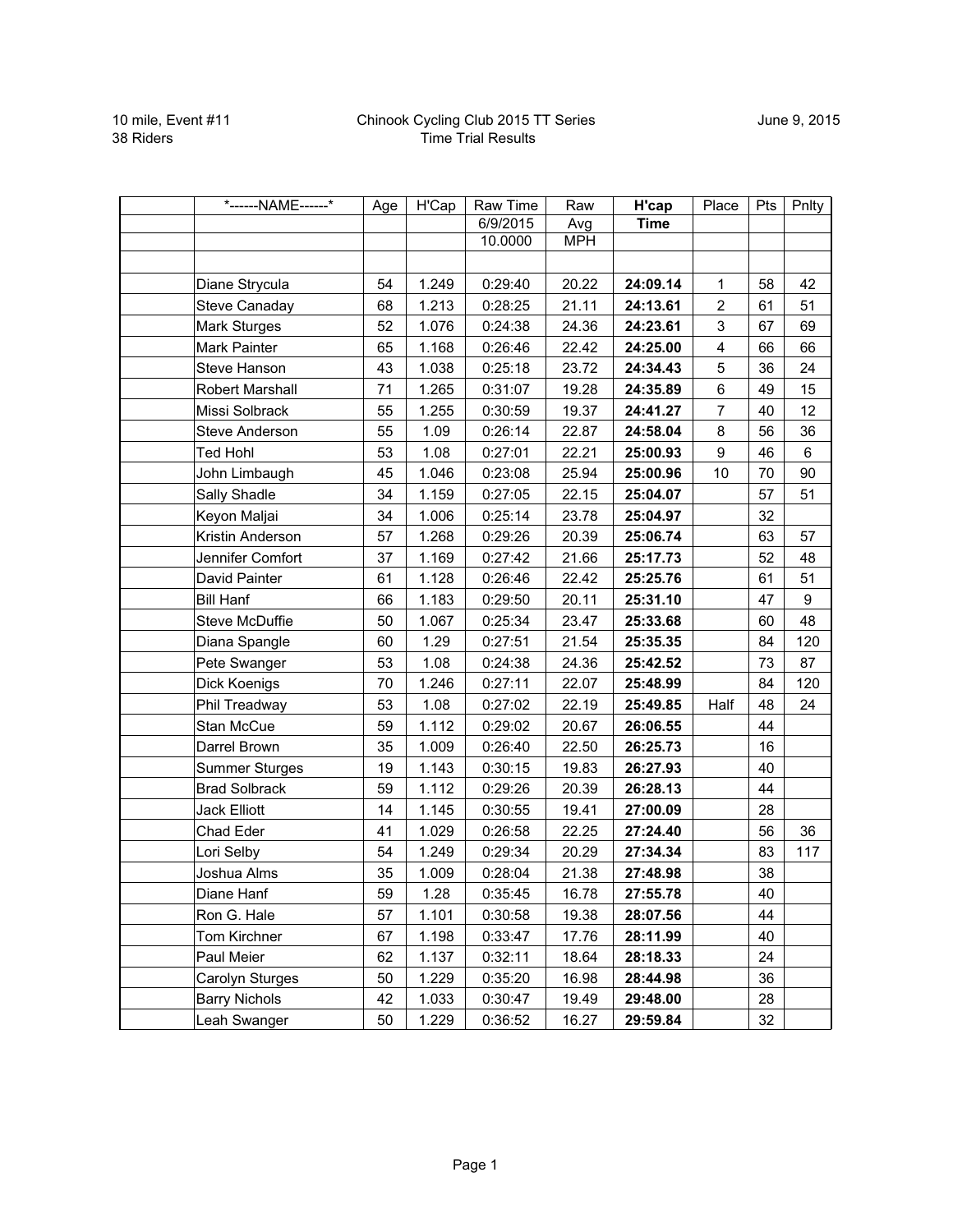## Chinook Cycling Club 2015 TT Series Time Trial Results

| George Fraga           | 54 | 1.084        | 0:36:41 | 16.36 | 34:26.44 | 16 |    | 18 |
|------------------------|----|--------------|---------|-------|----------|----|----|----|
| Shari Elliott          | 47 | 1.214        | 0:43:40 | 13.74 | 35:58.15 | 12 |    |    |
| John Burke             | 48 | 1.059        |         |       |          | 50 | 66 |    |
| Evelyn Painter         | 86 | 1.999        |         |       |          | 47 | 57 |    |
| Dave Fischer           | 65 | 1.168        |         |       |          | 46 |    | 18 |
| Anne Farawila          | 40 | 1.181        |         |       |          | 42 |    | 18 |
| Catiana Coghlan        | 38 | 1.173        |         |       |          | 41 | 51 |    |
| <b>Aaron Stites</b>    | 39 | 1.021        |         |       |          | 41 | 51 |    |
| <b>Brad Atencio</b>    | 51 | 1.071        |         |       |          | 36 |    |    |
| <b>Tim Elliott</b>     | 63 | 1.145        |         |       |          | 36 | 60 |    |
| <b>Richard Grondin</b> | 57 | 1.101        |         |       |          | 36 |    |    |
| Mike Larche            | 26 | $\mathbf{1}$ |         |       |          | 36 |    |    |
| Scott Sarber           | 46 | 1.05         |         |       |          | 36 |    |    |
| <b>Porter Withers</b>  | 15 | 1.095        |         |       |          | 33 |    | 15 |
| Alexis Atencio         | 15 | 1.223        |         |       |          | 32 |    |    |
| Robert Bartol          | 47 | 1.054        |         |       |          | 32 | 24 |    |
| Philip Nelson          | 43 | 1.038        |         |       |          | 32 |    |    |
| Deborah Burke          | 45 | 1.205        |         |       |          | 28 | 24 |    |
| <b>Bill Pofahl</b>     | 64 | 1.154        |         |       |          | 28 |    |    |
| Mark McLean            | 60 | 1.12         |         |       |          | 26 | 30 |    |
| <b>Becky Bechtold</b>  | 70 | 1.436        |         |       |          | 24 |    |    |
| Morgan Larche          | 25 | 1.143        |         |       |          | 24 |    |    |
| <b>Brian Schur</b>     | 42 | 1.033        |         |       |          | 24 |    |    |
| Andy Streibeck         | 26 | 1            |         |       |          | 24 | 24 |    |
| Navindra Gunawardena   | 33 | 1.003        |         |       |          | 20 |    |    |
| John MacArthur         | 51 | 1.071        |         |       |          | 20 |    |    |
| Jon Page               | 53 | 1.08         |         |       |          | 20 |    |    |
| Ken Call               | 49 | 1.063        |         |       |          | 16 | 24 |    |
| Chris Johnson          | 39 | 1.021        |         |       |          | 16 |    |    |
| Florence Kirchner      | 68 | 1.397        |         |       |          | 16 |    |    |
| Tom Owen               | 59 | 1.112        |         |       |          | 16 |    |    |
| Wendy Owen             | 56 | 1.261        |         |       |          | 16 |    |    |
| <b>Abigail Withers</b> | 14 | 1.272        |         |       |          | 16 |    |    |
| Peter Archambault      | 44 | 1.042        |         |       |          | 13 | 3  |    |
| Ron D. Hale            | 56 | 1.095        |         |       |          | 12 |    |    |
| Linda McLean           | 59 | 1.28         |         |       |          | 12 |    |    |
| Michael Mealer         | 35 | 1.009        |         |       |          | 12 |    |    |
| <b>April Ottey</b>     | 49 | 1.224        |         |       |          | 12 |    |    |
| JimaLee Painter        | 61 | 1.3          |         |       |          | 12 |    |    |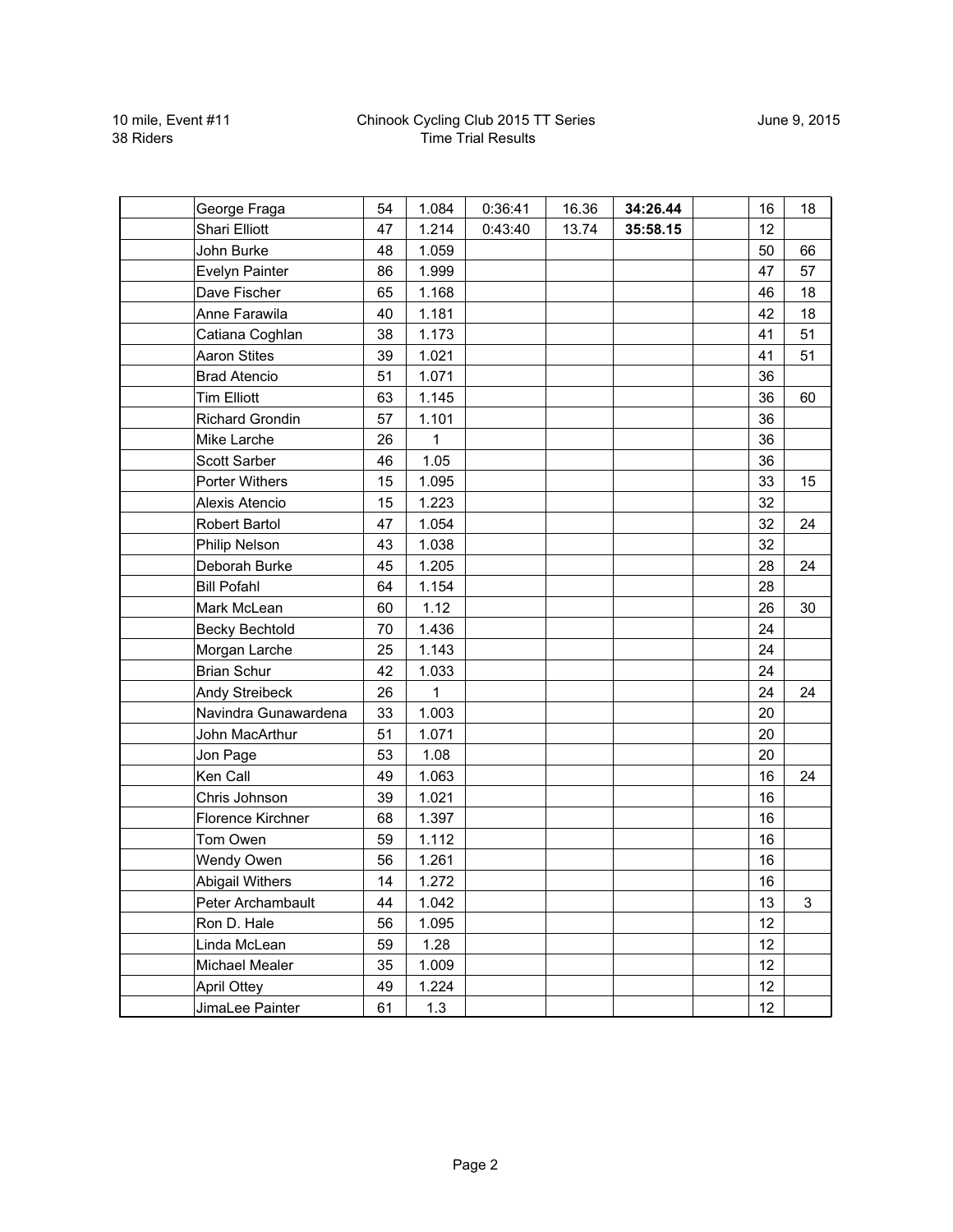10 mile, Event #11 38 Riders

| Jim Willis          | 45 | 1.046 |      |  | $12 \overline{ }$ |     |
|---------------------|----|-------|------|--|-------------------|-----|
| Lewis Kenworthy     | 58 | 1.106 |      |  | 8                 |     |
| Erin Plumb          | 42 | 1.19  |      |  | 8                 |     |
| <b>Torka Poet</b>   | 49 | 1.224 |      |  | 8                 |     |
| <b>Lance Stites</b> | 14 | 1.145 |      |  | 8                 |     |
| <b>Luke Sturges</b> | 13 | 1.2   |      |  | 8                 |     |
| Montana Sturges     | 21 |       |      |  | 8                 |     |
| Craig Groendyke     | 69 | 1.228 | Free |  | 87                | 129 |
| Greg Turpen         | 49 | 1.063 | Free |  | 82                | 114 |
| Pat Lee             | 44 | 1.042 | Free |  | 44                |     |
| lan Hoffman         | 41 | 1.029 |      |  | 40                |     |